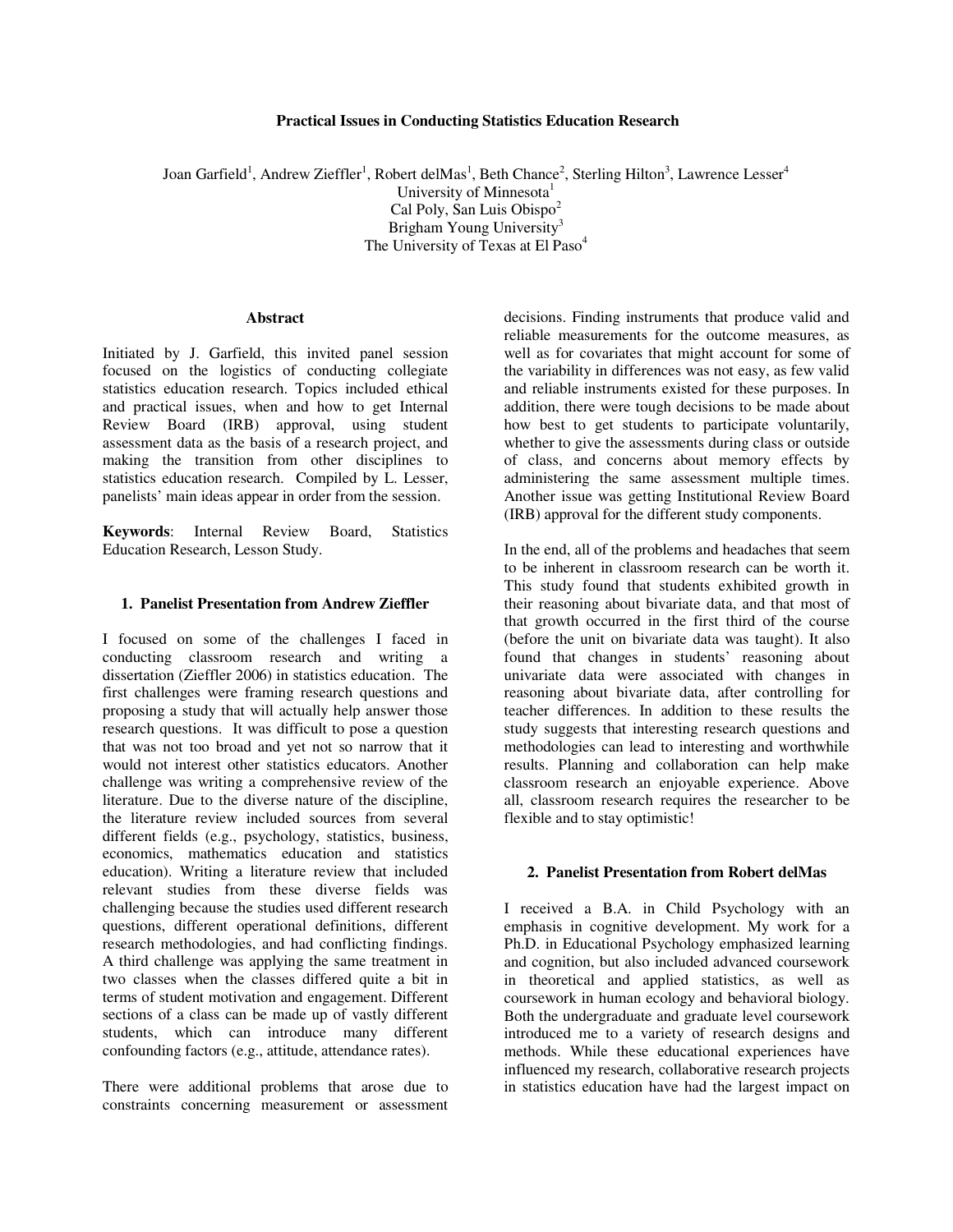my academic career. I summarize below lessons I have learned from two of these collaborations:

One collaboration (e.g., Chance, delMas, & Garfield 2004; delMas, Garfield, & Chance 1999) involved conducting investigations of students' conceptual understanding of sampling distributions. One benefit of the collaboration has been an increased understanding of each other's areas of expertise (e.g., learning and cognition, mathematics education, assessment). The long-term collaboration has also developed the realization that a definitive answer to research questions is seldom achieved with a single study. Iterative research cycles are usually needed to refine assessment and measurement tools, and the results of each study often generate as many questions as they answer.

Another collaboration with Garfield and Chance explored the adaptation of Japanese Lesson Study to develop research-based lessons for college-level introductory statistics instruction. The project required the submission of two different proposals to a human subjects IRB: one addressing informed consent of the instructors to have meetings videotaped, and the other addressing informed consent of students to be videotaped in the classroom. This project furthered my understanding of mixed-method, non-experimental research. An observational study requires attending to many of the same issues that need to be addressed in comparative and experimental studies. A clear statement of goals and expected outcomes is required to identify student artifacts that can be linked to instructional goals in order to assess instructional impact. Artifacts can include completed worksheets, written responses, graphs and charts produced by students, videotaped discussions, and field notes taken by team members. All of these require careful planning, such as identifying needed materials, anticipating possible student responses, and developing protocols and prompts for taking field notes. Adequate time must be allotted to review artifacts, relate results to goals, and consider implications for instruction.

# **3. Panelist Presentation from Beth Chance**

The Statistics Department at Cal Poly was asked to evaluate lower division course offerings in statistics as part of a General Education program review. Across three courses (six sections) and five professors, the department administered a pre and post test based on the CAOS test (https://app.gen.umn.edu/artist/) to assess understanding of basic statistical concepts, an open-ended written final exam question common across courses to assess students' ability to interpret

and explain key statistical terms, and a follow-up survey six months after completion of the course to assess retention of concepts and student opinion of utility of the course. While this was a fairly informal, within-institution evaluation project, several lessons were learned that are broadly applicable to research in statistics education in general:

- Make sure you have institutional support (resources!) and backing for any assessment undertaking. Plan ahead (pilot test) and match scope of study to support available.
- Make sure you have departmental support. Tasks should be developed collaboratively, easy to integrate into existing courses, and yielding of results of interest to faculty.
- Make sure you have student cooperation. Offer incentives to increase participation rates, use sufficiently familiar and value-laden tasks embedded in the course to ensure authenticity of student performance.
- Take the time to develop/choose good questions but be prepared for less than impressive results with more conceptually enriched questions.
- Try to include as many good research practices as possible (e.g., combine qualitative and quantitative methods, uniform testing conditions and administration, independent evaluators of student results monitored for consistency, triangulation, representative sampling).
- Incorporate mechanisms for review and discussion of results and refinement of tasks.

# **4. Panelist Presentation from Sterling Hilton**

After a PhD in biostatistics and seven years as a research statistician at Brigham Young, I began research in statistics education and switched to BYU's department of Educational Leadership where I have been doing mathematics education research for three years. The switch was a product of my personal and institutional commitment to teaching and the scholarship of teaching, and the impossibility of doing justice to distinct research agendas simultaneously.

Lessons learned include: (1) statistics education research is not a subfield of statistics; (2) being a teacher of statistics is not the same as being a researcher in statistics education; (3) statistics education researchers are not currently speaking in a language that statisticians understand; (4) asking the 'right' research question is a function of the developmental age of the discipline, and statistics education research is young (e.g., compared to the